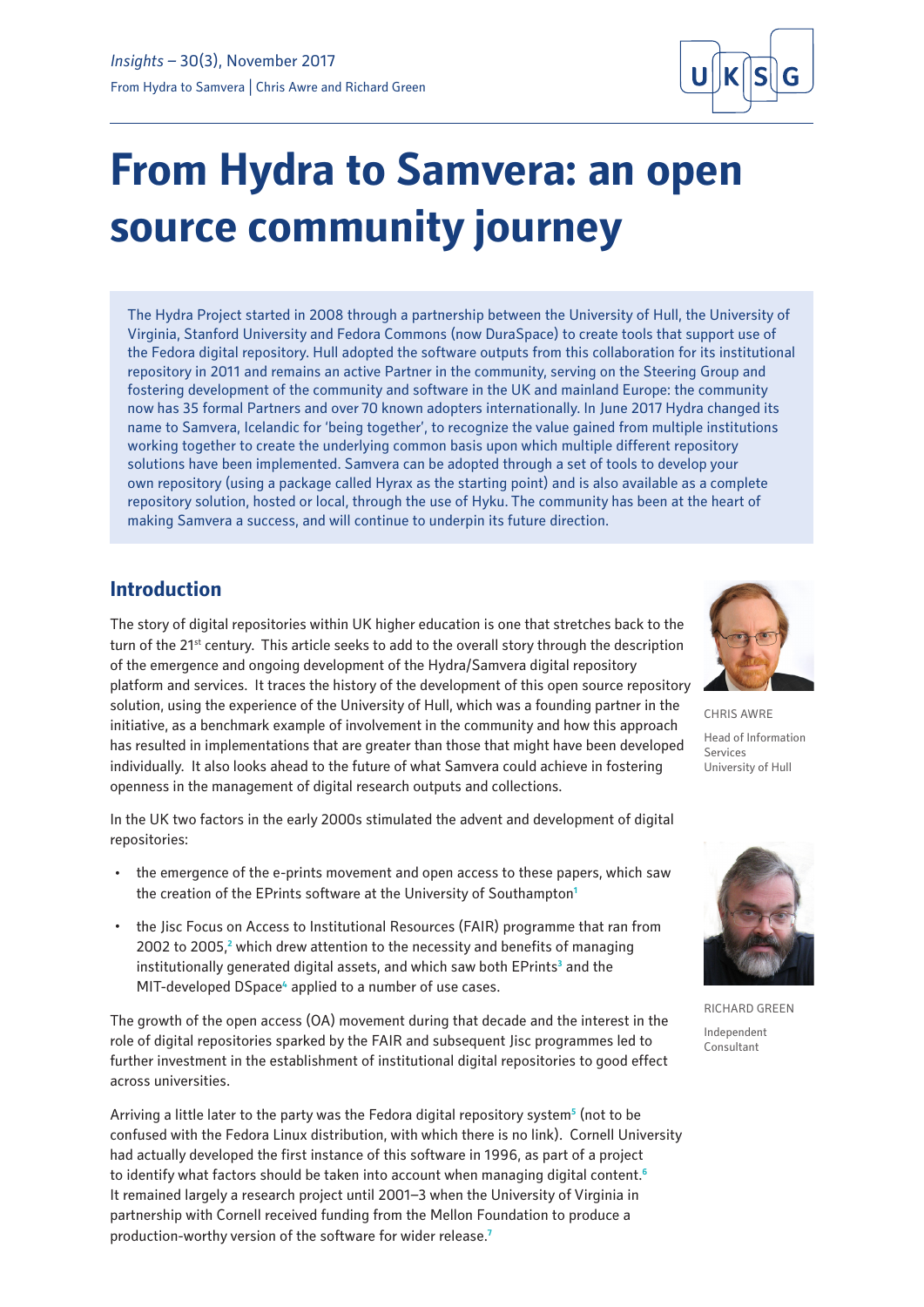83 Given the rise in implementations of digital repositories, comparisons between the different platforms were not uncommon. DSpace and EPrints focused on delivering a working solution for wide use around a simple use case: open access. Fedora, by contrast, provided a framework that enabled adopters to build the specific digital repository they needed, and all initial implementations were distinct and appropriate to their purpose. Whilst this approach was very flexible and could be applied to the management of many different digital collections, it essentially meant that every repository was being built

from scratch: a very resource-intensive approach. The question arose: how to use Fedora in a way that others could more easily benefit from?

# **The journey begins**

Hydra started as an attempt to answer the question above. Discussion amongst some of the interested parties at Open Repositories 2008 in Southampton led to an initial meeting in September that year at the University of Virginia involving the hosts, the University of Hull, Stanford University and Fedora Commons (now part of DuraSpace). A software consultancy, MediaShelf, also joined subsequent meetings. The purpose of coming together was *not* to create an open source software (OSS) project or community, but to come together with a common need and to dedicate time to addressing that need. Namely, what could be done to facilitate use of Fedora? A series of meetings followed over the course of the next 18 months, supported through institutional intent to address the issue and without project funding, all those taking part taking the view that finding a way forward was a good investment in itself.

The discussions centred on two areas:

- how the workflows required to interact with Fedora could be built in a way that allowed re-purposing and reuse
- how any additional software tools could be provided in a modular way that would enable them to be used flexibly by different institutions (recognizing that Stanford and Hull, to name but two, were likely to have different local needs).

By May 2010 the principles of how to address these questions had been established. The name 'Hydra' had also been adopted, epitomizing the overall approach taken: a single body of content (the Fedora repository) accessed through one or more workflows (Hydra 'heads') that could be repurposed by different institutions for local use. The three institutional partners decided to implement the approach individually. A technology decision was taken to use Ruby on Rails to provide much of the modularity (through the code's 'gem' structure), and by November 2011 all had a working version of Hydra up and running.

Through dissemination of the Hydra project work at conferences, other institutions expressed interest in the work and started to become involved. This highlighted a challenge for the original participants, who now formed the Steering Group. What had started as a community discussion had evolved into active OSS development and the challenge was now to find an effective way of sustaining both over time. Recognizing that many OSS projects fail through the lack of community, a focus was placed on creating a community that institutions would want to join and have a stake in maintaining. The formal role of Partner was created, with the requirement that becoming a Partner brought with it a commitment (evidenced through a Letter of Intent and signing a Memorandum of Understanding) to contribute to the ongoing development of Hydra as a community and as a software solution. By mid-2012 Hydra had ten Partners; by the end of 2013 this had grown to 18 and the current total is 35, spanning a range of universities and other types of institution.

Ongoing discussion amongst the Partners was enabled through periodic meetings, the benefit of face-to-face engagement proving to be vital to the success of the conversations and what came from them. As these meetings grew, it was

'Fedora … provided a framework that enabled adopters to build the specific digital repository they needed'

'what could be done to facilitate use of Fedora?'

'focus was placed on creating a community that institutions would want to join and have a stake in maintaining'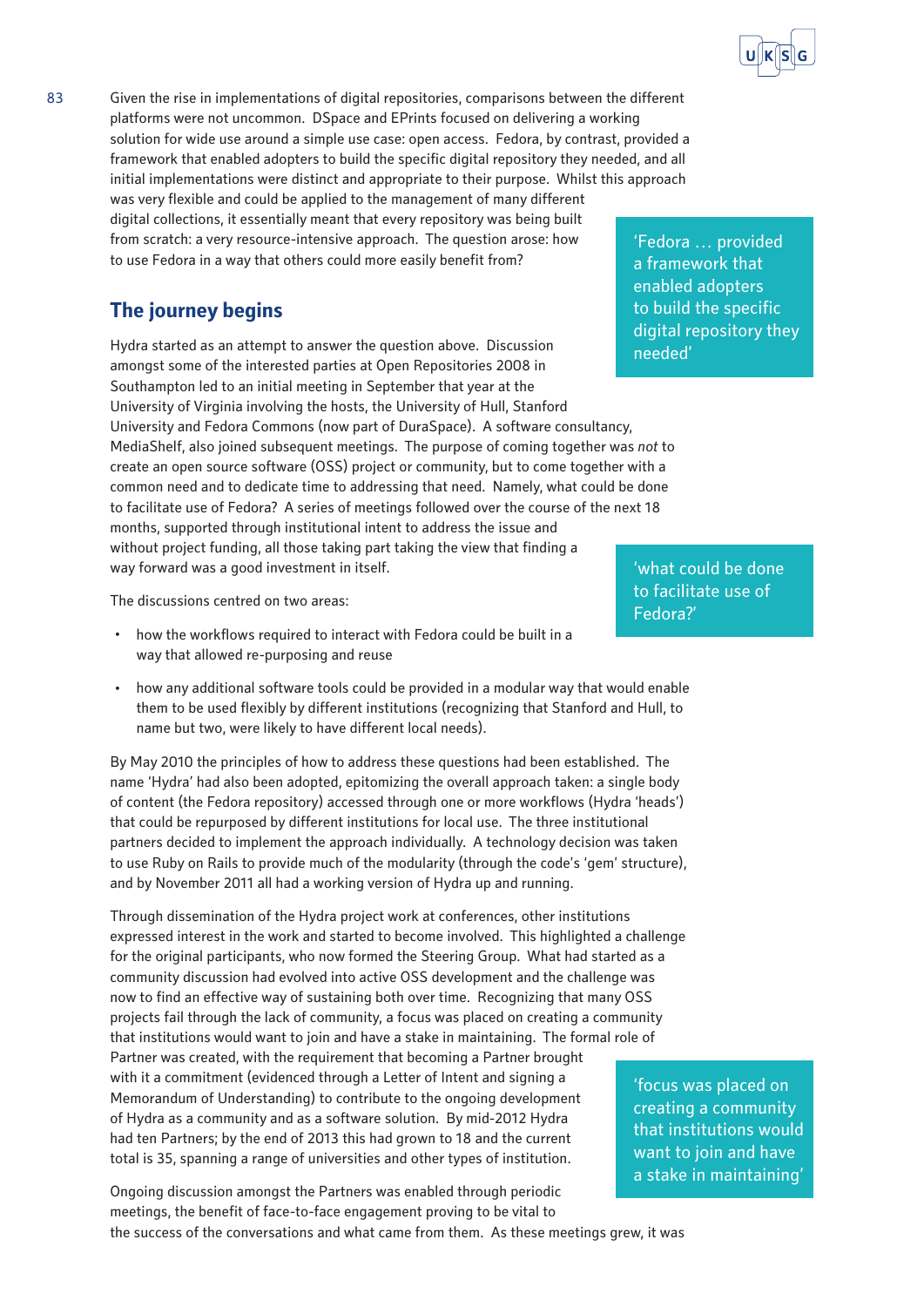'The core Hydra software is now at version 10.4 and has had over 50 different

contributors'

84 agreed that limiting the conversation only to Partners was proving to be restrictive, as there were many in the community who had expressed interest in working with and contributing to Hydra but were not from institutions at a point where they could viably become a Partner. To address this issue, a conference, Connect,**<sup>8</sup>** was started in 2014 and now runs annually in the autumn: 2016 attendance in Boston, MA was 260 from 90 institutions around the world.

In parallel with the Steering Group and Partners, the third arm of the management of Hydra is the developer community who have driven forward the development of both the tools that came out of the original meetings and other new, improved options that add to the functionality available. All contributors, for technical and non-technical contributions, sign an individual contributor licensing agreement (iCLA), and we require their employing institution to sign a corporate version as well (cCLA).

Both are based on the Apache model, which is the licence that all the Hydra software that is produced is released under. The core Hydra software is now at version 10.4 and has had over 50 different contributors over the years.**<sup>9</sup>** This has evidenced the ongoing interest and commitment to the community's work in developing Hydra, which continues to evolve apace.

There have been many steps along the way in how Hydra has developed. The major milestones are described within Table 1. More detailed experiences and activities across the Partnership can be found described through the presentations and posters at the annual Connect conference, as referred to earlier.

**Year Milestone(s) Note** 2008 Initial meeting of project partners. In September 2008, at the University of Virginia. 2010 First software commit to GitHub in May. Initial project focus to that point was on principles and design. Key to ensuring that Hydra did not become another open source flash in the pan was deliberate caution about developing any software until we felt comfortable that the model and approach was right and stood on its own feet as value for the community. 2011 All three initial institutional partners have implemented production Hydra repository solution. Code released for others. The implementations were quite different in their scope and use cases, but demonstrated that the same tools could be applied to different purposes. 2012 Community members invited to become Hydra Partners – committed to help further the development of Hydra. LSE becomes first UK Partner to join Hull. The interest generated at conferences was central to having other institutions pick up the code and take it in new directions whilst maintaining the core elements to ground any development and keep the different implementations linked. 2013 First release of Avalon, a Hydra head solution for audio-visual resources. First release of Sufia, a general purpose self-deposit repository solution. Number of Partners rises to 18. Grant funding has enabled specific initiatives like the development of Avalon (and Hyku – see below), whilst Sufia was a generous gift back to the community based on the local implementation at Penn State University. Sufia has subsequently acted as the basis for many other repository solutions. 2014 First annual Hydra Connect conference held at University of California San Diego. Release of Fedora 4 and subsequent adaptation of Hydra to use this. Partners = 23 Partner meetings outgrew themselves during 2013 and interest stretched beyond the Partners, so a larger, more open conference, Connect, was created to enable participation. Fedora 4 was a major rewrite and update of the Fedora system, which Hydra adapted to during 2015. 2015 Hydra-in-a-Box project starts developing a stand-alone solution (now called Hyku). Partners = 28 Hydra had started life as a set of tools that made using Fedora more straightforward, but it still required technical effort. The development work of the Hydra-in-a-Box project has started to move Hydra towards being able to also serve needs through an out-of-the-box solution. 2016 Hydra signs formal agreement with DuraSpace for banking and legal services in support of the developing community. Partners = 32 DuraSpace acts as the supporting and co-ordinating body for Fedora, DSpace, VIVO, as well as offering hosted services. Hence, it is well placed to support Hydra as a growing community organization. 2017 The Hydra Project becomes the Samvera Community. First release of Hyrax, successor to Sufia. Hyku released for local or hosted use. Partners = 35, number of known users >70 Hydra shifts from being a project with a name informed by its technology to a name informed by its community: Samvera means 'togetherness' in Icelandic.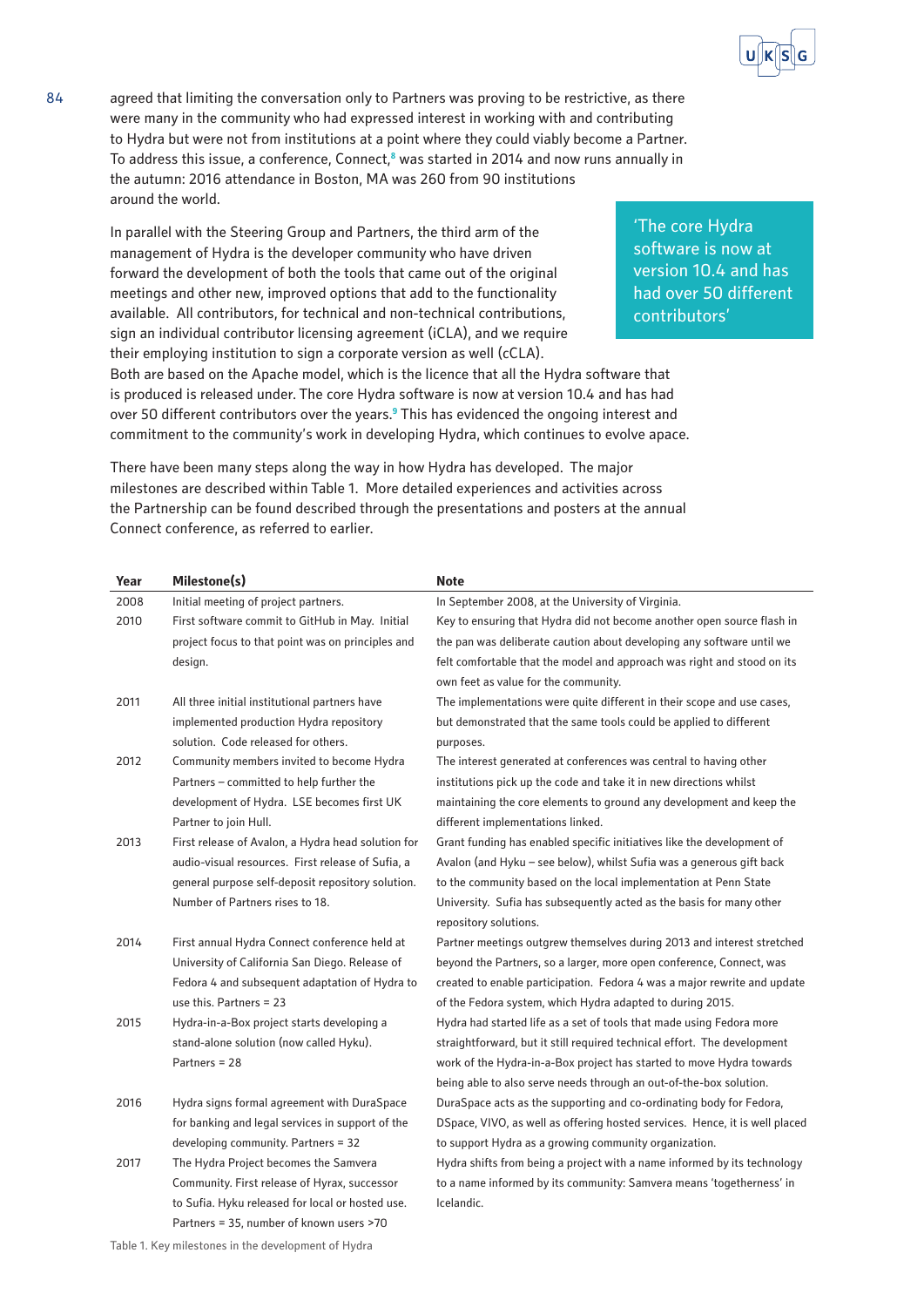

## 85 **Hull: a journey within a journey**

Hull started its own investigations into a digital repository in 2005, deciding to adopt Fedora for the reasons listed below.

- Fedora is a repository that supports the management of any type of digital content, and we did not know what the University might ask us to manage in the future. It also allowed us to use a single repository for different digital collections without needing to manage multiple solutions. It was felt at the time that EPrints and DSpace were more focused in their capabilities, which we felt might be limiting (though we recognize the developments in both systems since then).
- · Fedora could scale to large amounts of content, and we knew that digital content was only going to grow in quantity and size.
- · Fedora was open source, like DSpace and EPrints, and had an active international community around it. Hull had previously engaged with other open source communities, implementing uPortal and Sakai, and had found this to be a very useful model of engagement to support what we would never have been able to do by ourselves.

In adopting Fedora, Hull initially followed the same path as others and developed a local solution. However, again as with others, we found this approach to be resource-intensive and non-sustainable, and had started looking for an alternative way forward. Richard Green described our situation at the time at Open Repositories 2008**<sup>10</sup>** and it was the conversation that followed this that sparked the initial project meeting in September that year. Participating in this meeting, we quickly identified two aspects that were of value to us as an institution in pursuing this partnership. Firstly, Stanford and Virginia are much larger and better-resourced universities than Hull. However, we all recognized that we had a common set of questions and needs, and this enabled us to work together towards addressing these effectively. Secondly, the international nature of the project meant that whatever came from it was, we felt, more likely to have wide appeal and benefit, and all Partners recognized the value of working together on that basis.

We were very fortunate that the University was willing to support the face-to-face meetings that were used to make the initial progress in defining what Hydra would become. This decision was informed in part because of the success of grant funding to cover the travel costs, but also by the previous success in open source engagement. The work with the project Partners led us to implement an initial version of [Hydra@Hull](https://hydra.hull.ac.uk/) in November 2011 (with additional functionality in March 2012), which was subsequently upgraded in January 2014.**<sup>11</sup>** Specific technical resource to continue development of the local repository has been limited since January 2015 due to staff changes, but support from the community and associated vendors in tandem with the local IT Department has provided valuable input to supporting the ongoing provision of the production service. With the advent of Hyku and other hosted options we are now considering our future plans for upgrading and taking our Fedora repository, started as a service in 2008, to the next iteration of its life.

Hull's early involvement in the community and its management has also continued through its role on the Steering Group and contribution of administrative and organizational support. A Hydra UK User Group has morphed into a European equivalent, and Hydra Europe events were held in 2014 and 2015. In the UK, LSE and York are Partners and there is active engagement and implementation work at Durham, Oxford and Lancaster. Other European activity can be found at the Digital Repository of Ireland and the Royal Library of Denmark, both Partners, as well as the Theatre Museum of Barcelona and sites in Germany. The original bonds forged in 2008 remain strong and have grown: part of this continues to be through the common needs that led to the partnership in the first place, but also in part through the friendships created in actively working together on a shared problem.

'The original bonds forged in 2008 remain strong and have grown'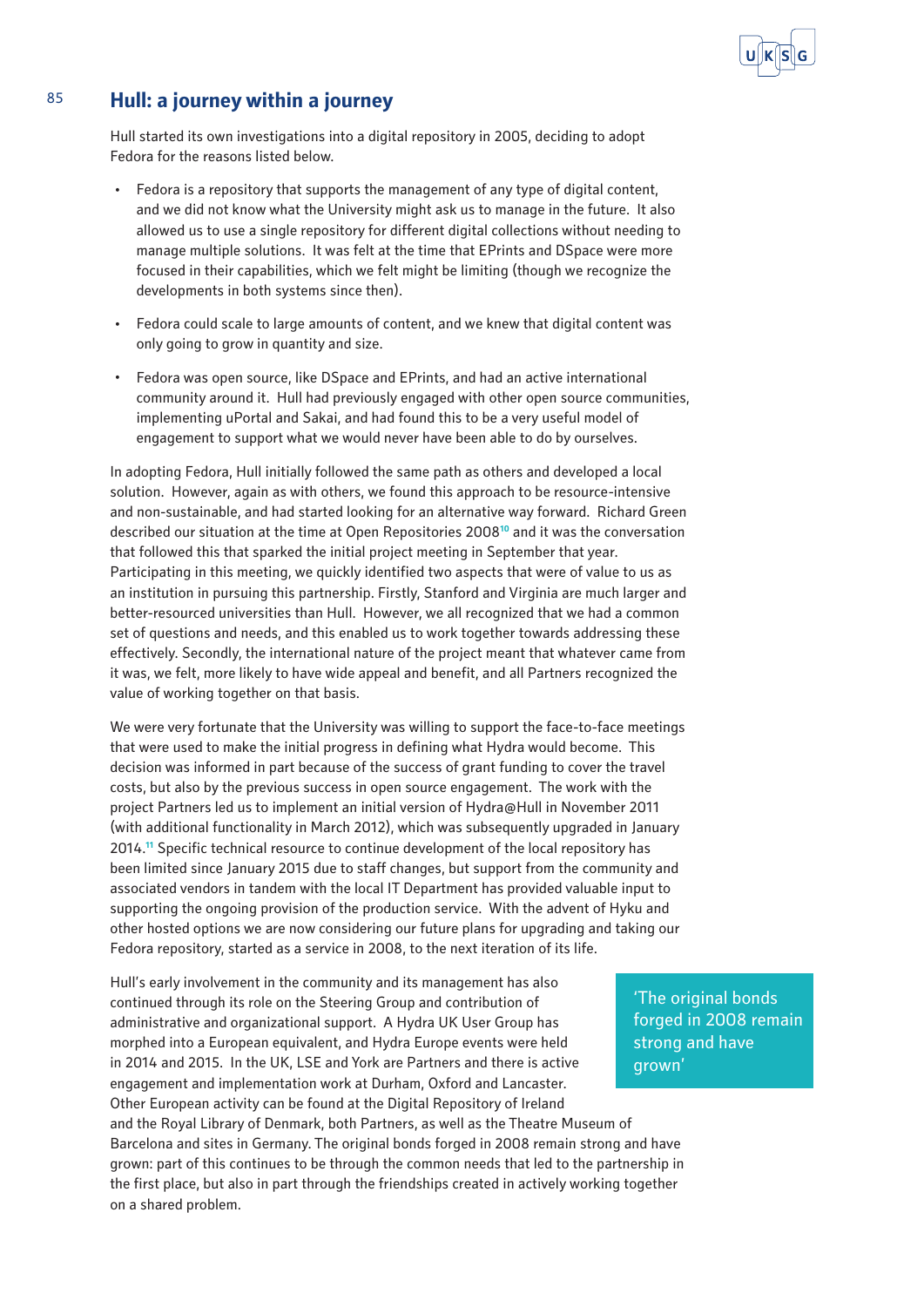# 86 **Hydra to Samvera**

As part of maturing as an organization, the community agreed in 2016 to proceed with trademarking the name Hydra and the associated logo. In doing so, we unfortunately encountered a trademark challenge from a software company in Germany. This highlighted a couple of learning points for us as an open source initiative, outlined below.

- The trademark challenge was itself capable of being challenged, but we did not have the funds to support the legal fees involved. To that end we focused on working with the German company's lawyers to reach an acceptable process for ceasing use of the name Hydra for public use.
- · The situation was explained to the community and a rebranding process launched through them to identify a new name that would take with it the Hydra approach but also reflect where we now are as an organization and community. Working on this, we discovered that within computer software there is a liking for mythical beasts, but that almost all, from different countries, had already been used!

'Samvera is the Icelandic word for "togetherness" or "being together"'

Following this process, Hydra was relaunched as the Samvera Community in June 2017. Samvera is the Icelandic word for 'togetherness' or 'being together'. This reflects the way in which the community has always operated, whilst the logo (see Figure 1) epitomizes the multiple different solutions that working together is enabling. Internationally, the use of an Icelandic word also bridges the American and European spheres within which Samvera is largely used.



Figure 1. The Samvera logo

#### **Open Samvera**

In putting together the ideas and principles that have informed the development of Hydra/Samvera, openness was in-built. Fedora is an open source platform. Tools built on top of this to facilitate its use would not need to be open source per se (it could have been a commercial added-value toolset in theory), but the recognition of the value of working together and sharing what we produced for the good of all users of Fedora was embedded from the start. The initial software implementation also made use of other existing open source components, from the Blacklight discovery tool to the use of the Solr index engine, plus additional components contributed by MediaShelf, the software consultancy initially involved. All software produced is released under an Apache 2 licence to facilitate reuse and adaptation.

That is not to say that there are not commercial aspects to the way Samvera now operates. Vendors have been vital to successful implementation support, particularly, in the US, Data Creation Experts, the successor to MediaShelf. In the UK, Cottage Labs offer their own instance of Samvera, called Willow, and ULCC is working on a hosted Hyku offering. The value provided is in both the implementation expertise and ongoing service management, akin to the services offered by Atmire for DSpace and EPrints Services for EPrints. Nothing will stop the software being free to use and open, but, like many systems, buying in a helping hand can be beneficial.

'All software produced is released under an Apache 2 licence to facilitate reuse and adaptation'

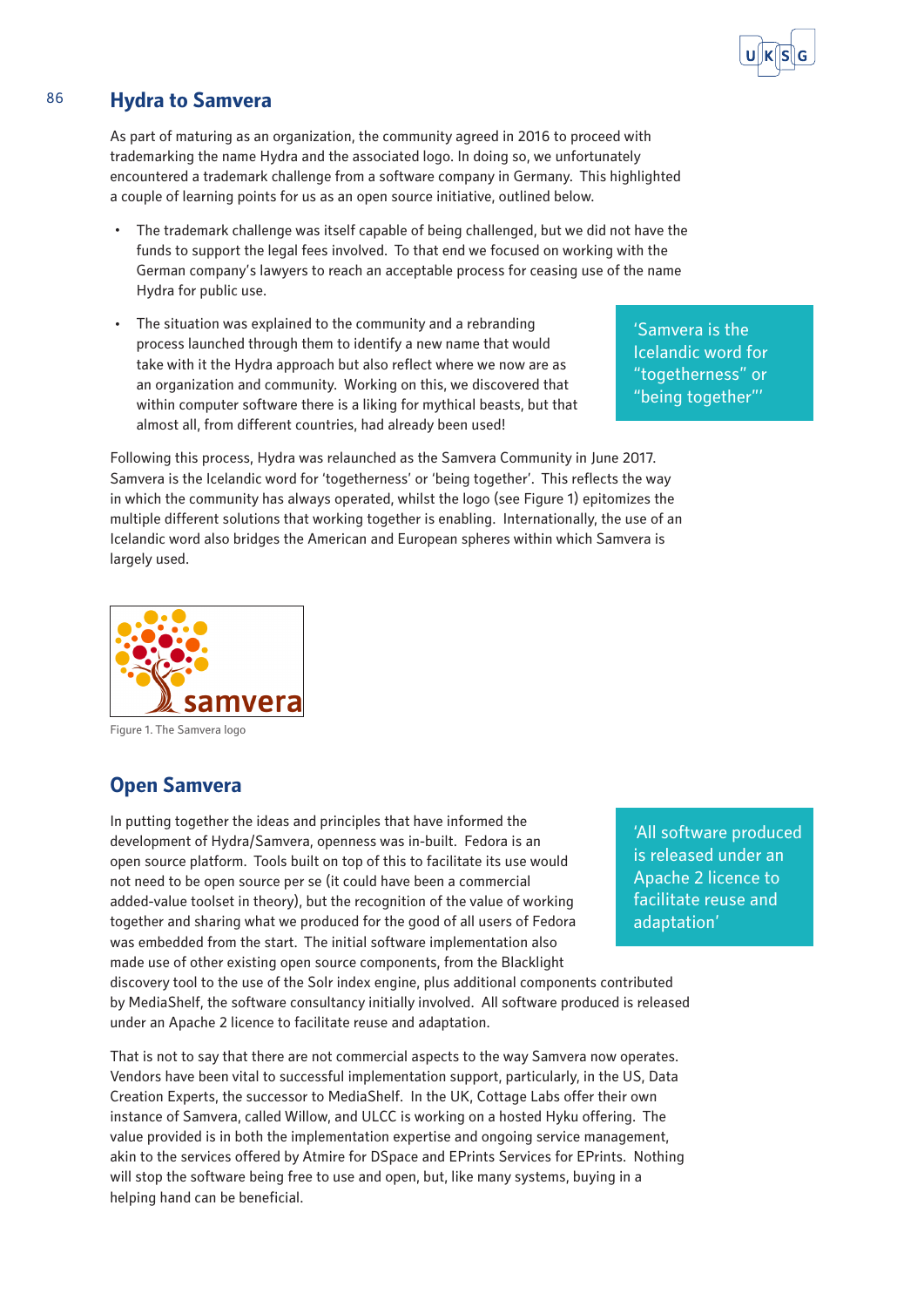

87 How does Samvera relate to other aspects of openness today? It is one of the digital repository offerings within Jisc's Research Data Shared Service initiative**<sup>12</sup>** (as provided by Cottage Labs), contributing to the provision of open research data. It has been used to support open access at Hull, including the provision of download statistics to the IRUS-UK service, whilst some of

the biggest download numbers from Hull's repository have been for a series of open educational resources produced a number of years ago to support secondary science education. The essence of Samvera as a digital repository is to showcase collections, and there are examples of implementations providing open access to images, videos and data sets

amongst other materials. Can Samvera support open science? To some extent this will depend on how open science is defined and taken forward. But it is flexible and open to being adapted to meet whatever need comes along.

#### **Where next?**

With the change in name, Samvera will be focusing as a group on the ongoing sustainability of both the community and technology. Both will continue to evolve in ways that meet the community's needs. Growth in the Samvera Community has been steady, which has allowed the community to evolve gradually. Some degree of consolidation is now required to emphasize the professionalism and intent of Samvera, both to those senior decision makers at current Partner institutions to support ongoing commitment and to new prospective Partners and adopters. A new Samvera website**<sup>13</sup>** has been released, and the community published its first annual report**<sup>14</sup>** earlier in 2017. Next steps within the community are to develop further the processes used for technology development, to ensure their ongoing sustainability. This work will in part be informed by a reinvigoration of the role of Partners and how they wish to drive forward the development of the Samvera Community and associated technologies.

Samvera has come a long way in its nine years so far. In making the original decision to use Fedora there was an implicit acknowledgement that building digital repositories is a complex task that requires effort. Samvera will continue to seek ways in which that complexity can be eased through the tools provided, so as to benefit from the detailed functionality of a repository whilst facilitating interaction with it. The University of Hull is extremely grateful for the input we have received from the Samvera Community, and the benefits that this active participation has brought.

#### **Abbreviations and Acronyms**

A list of the abbreviations and acronyms used in this and other *Insight*s articles can be accessed here – click on the URL below and then select the 'Abbreviations and Acronyms' link at the top of the page it directs you to: **<http://www.uksg.org/publications#aa>**

#### **Competing interests**

The authors have declared no competing interests.

#### **References**

- 1. Tansley R and Harnad S, [Eprints.org](http://eprints.org) Software for Creating Institutional and Individual Open Archives, *D-Lib*, 2000, 6(10): **<http://www.dlib.org/dlib/october00/10inbrief.html#HARNAD>** (accessed 3 October 2017).
- 2. Awre C and Baldwin C, Focus on access to institutional resources: A synthesis of the JISC fair programme, *New Review of Information Networking*, 2005, 11(2), 137–158; DOI:
	- **<https://doi.org/10.1080/13614570600573276>** (accessed 3 October 2017).
- 3. EPrints: **<http://eprints.org>** (accessed 3 October 2017).
- 4. DSpace: **<http://dspace.org>** (accessed 10 August 2017).
- 5. Fedora: **<http://fedorarepository.org>** (accessed 3 October 2017).

'it is flexible and open to being adapted to meet whatever need comes along'

'building digital repositories is a complex task that requires effort'